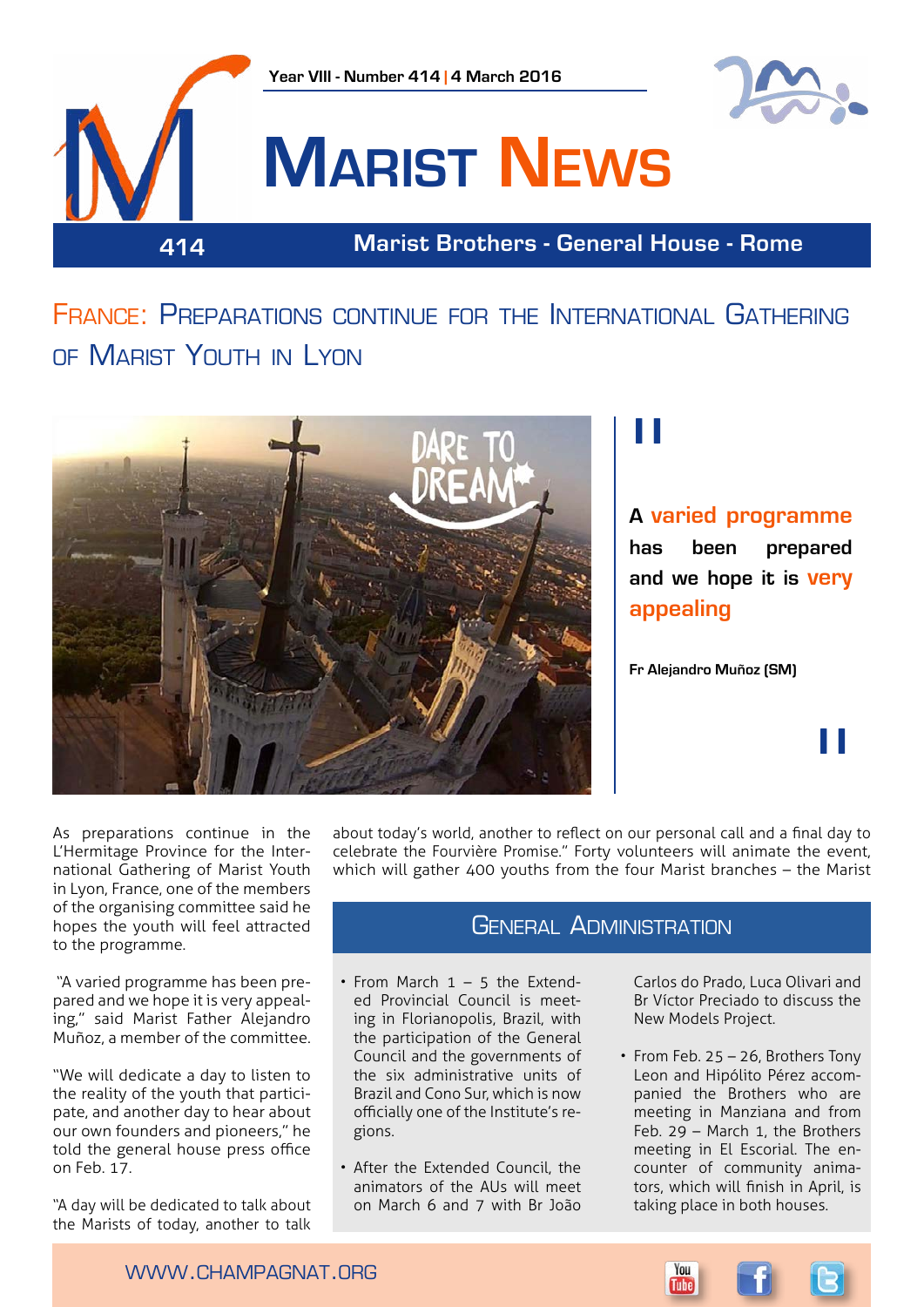Brothers, Fathers, Sisters and Missionary Sisters. Two hundred and fifty of them are from the branch of the Marist Brothers.

After meeting from July 17 – 23 in Lyon, some of the youth will travel the following week to Krakow, Poland, for the World Youth Day, which will include Pope Francis.

Religious of the four branches, the four general superiors and their councils will also participate. The encounter will include a dialogue between the superiors general and the youth.

"The theme of the meeting is 'Dare to Dream' and that is what the invitation will be about," said Fr Alejandro. "To dare to dream, like that group of young people did 200 years ago."

"Fourvière is a promise that has given us a lot of life and has certainly given a lot of service to the world," he added.

The encounter will focus on the celebration of the promise at Fourvière 200 years ago by a few young seminarians, and the preparation of the bicentennial of the founding of the Marist Brothers.

According to Fr Alejandro, the programme will include "moments in which we are together, moments in small communities throughout the encounter, moments in which the youth of the four Marist branches will visit historical places such as L'Hermitage, La Neylière, Belley and Sainte-Foy."

"And, of course, they will visit the marvellous and historical city of Lyon," he stated.

The gathering will take place in the Marist School of Sainte Marie Lyon – La Solitude, located on the hill of Fourvière and the youth will stay at the Lycée Aux Lazaristes high school.

The organising committee is formed by Fr Ad Blommerde (SM), Br Ramón Rúbies (FMS), Br André Déculty (FMS), Sr Marie José de Préville (SMSM), Br Gabriel Villa-Real (FMS), Fr Teri O'Brien (SM), Sr Aubierge Amoussou (SMSM), Bridget Chaignon, Sr Anne McCabe (SM), Sr Apolina Ikauno (SMSM), Br Miguel Ángel Espinosa Barrera (FMS), Fr Alejandro Muñoz (SM).

> For more information, visit: **[www.lyon2016daretodream.com](http://www.lyon2016daretodream.com)**

**Facebook: <https://www.facebook.com/daretodream2016> Twitter: <https://twitter.com/lyondaretodream>**

## Marist Union of Brazil: The ordinary assembly elects new posts



The Marist Union of Brasil, known as UMBRASIL, celebrated its twelfth ordinary general assembly on Feb. 18 – 19. During the event, the new members of the organisation's management team took up office and approved the projects for 2016. Brother Joaquim Esperandio, the new president of the Council, spoke about the Marist spirit that prevails in Brazil and appealed for it to increase among Marists.

"We are living in an environment of unity and openness of heart," stated Br Joaquim. "It would be really good that that would increasingly intensify among us."

"We need to walk together, integrated and thinking about what is best for the Marist Brazil." he added.

UMBRASIL was founded in 2005 and is formed by three Brazilian provinces. During the assembly, the following brothers took up these positions: Brothers Joaquim Sperandio, Brasil Centro-Sur province (council president); Deivis Fischer, Brasil Sur-Amazonia province (director - president); Vanderlei Siqueira, Brasil Centro-Sur province (director - secretary); Humberto Gondim, Brasil Centro-Norte province (director - treasurer).

The following brothers form the administration's Council: Brothers Jorge Gaio (Brasil Centro-Sur), Lauro Hochscheidt (Brasil Sur-Amazonia) and Renato Augusto da Silva (Brasil Centro-Norte).

> **We are living in an environment of unity and openness of heart**

"

 **Br Joaquim Esperandio**

וו<br>...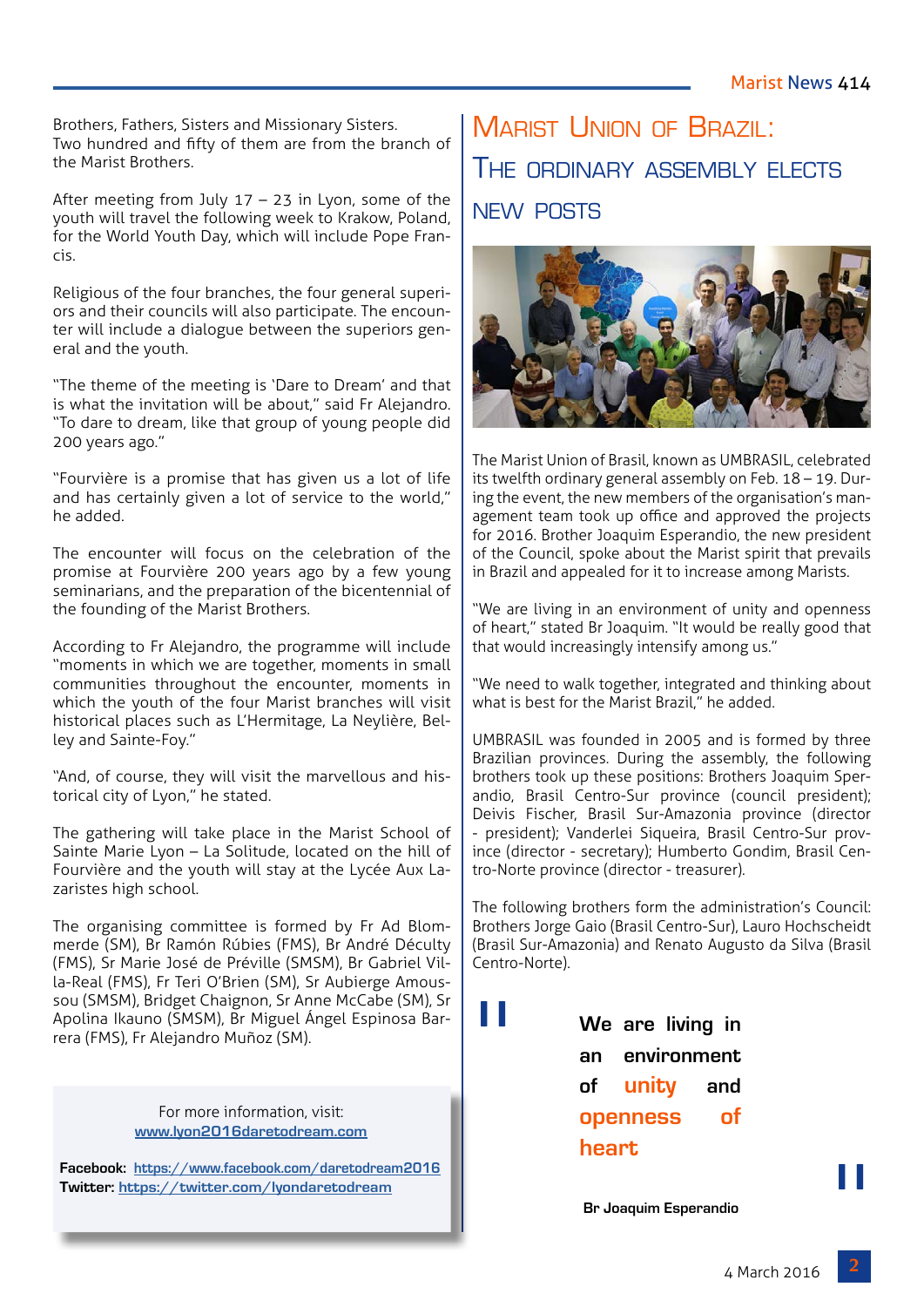## News in Brief

#### **Solidarity in Samoa**

Teachers of the Marist College of Mulivai, Samoa, are offering free support for students after school hours. Some of the students, who are interested, have difficulty in reading while others find it difficult to keep up with some subjects. The group plans to offer support in various subjects.

#### **Formation in Spain**

Last week the people in charge of the four Provinces that have works in Spain gathered in Castillo de Maimon for a formation session.



#### **Cruz del Sur**

Leaders from different areas of provincial animation gathered from Feb. 25 - 26 in Lujan, Argentina to take part in a meeting convened by the Provincial, Br Alberto Aparicio. The encounter aimed at taking the first steps in "walking together" of the provincial's new triennium.



#### **Brasil Centro-Norte**

Com o tema "Herdeiros da promessa, rumo a um novo começo" e o lema "Profetas e místicos para nosso tempo", a Semana Pastoral Marista acontece nesses dias nos colégios e escolas sociais da Província Marista Brasil Centro-Norte.

## **MARIST CALENDAR**

- **• 3 March:** first Marist Brothers departed for Sri Lanka (1911)
- **• 7 March:** Brother Antoine, 4th member of the Institute, died in Ampuis, France (1851); Brother Stratonique, 5th Superior General, died in Grugliasco, Italy (1926)
- **• 8 March:** first Marist Brothers departed for China (1891)
- **• 9 March:** departure of the first brothers for Haiti (1985)
- **• 10 March:** departure of the first brothers for Ghana (1983)

## **Film to be made about Irish Marist Brother who founded Glasgow Celtic Football Club**



The story of the Irish Marist brother who founded the Glasgow Celtic Football Club is going to go public on the screens.

Online news outlet catholicireland. net revealed in an article that the British Film Institute is backing a major feature movie about Andrew Kerins, known by his religious name as Brother Walfrid, and the Irish community in Scotland of his time.

"Brother Walfrid and the east end of Glasgow are very much central to the story," stated award-winning Scottish novelist Andrew O'Hagan, who is working on the script after the film's director – Peter Mullan – selected him.

"Without going into detail, it's the story of an Irish family around the Saltmarket area during the years running up to the establishment of the club," he added.

"It's the story of church members, the local clergy and the Irish immigrant community beginning to organise themselves socially and politically, it's a story that has never been told."

The film will cover the 40 years from when the first Irish famine survivors arrived to Glasgow in 1846 until Br Walfrid created the Celtic FC in 1887.Its focus will also be on how they formed a community around Irish Catholic parishes in the city.

"This team formed by Marist Brothers would go on to European glory, but that 40 year period has never been documented in a way that would satisfy me," stated Andrew.

Br Walfrid was from Ballymote in County Sligo and joined the Marists in 1864. He studied teaching and became headmaster at the Sacred Heart School in Glasgow.

In 1888 he founded the Football Club to help raise money for the poor in the east end of Glasgow.

He was sent to London's East End in 1893 where he organised football matches for fundraising and established a charity called "The Poor Children's Dinner Table."

Br Walfrid died on 17 April 1915, aged 74, back in Dumfries, Scotland.

"This is a story about self-respect, it's an austerity movie about how to triumph over hard times so it couldn't be more timely in a way," said Andrew.



Founder of Glasgow Celtic FC, Br Walfrid (Andrew Kerins)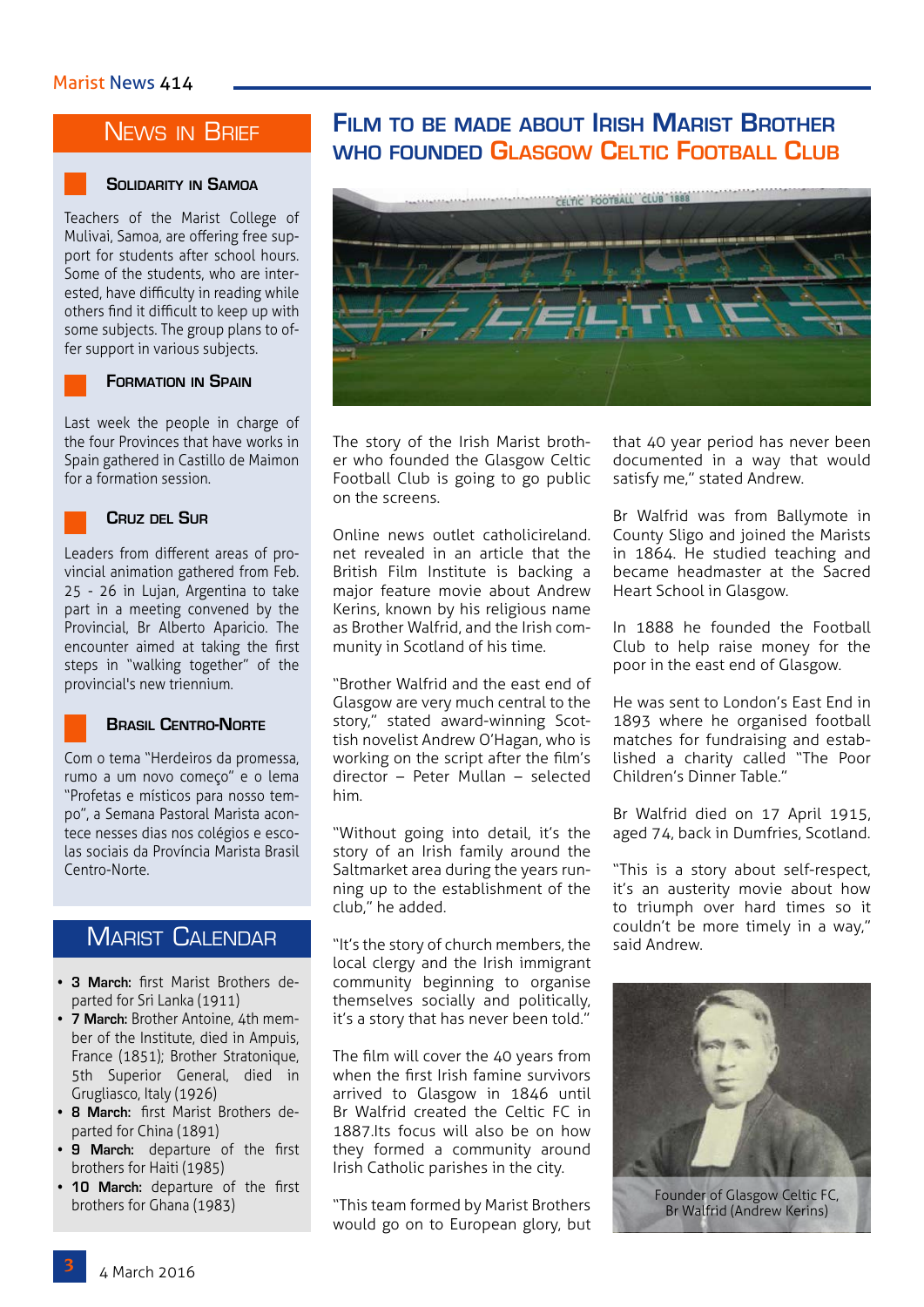## MARIST WORLD



Argentina: Assembly of Province Cruz del Sur in Luján



Brazil: Extended General Council for the Region of Brazil and Cono Sur



for marist leaders



Manziana: Community Animators Course



South Africa: Sacred Heart College, Johannesburg



Spain: Programme for community animators (El Escorial)

## BRAZIL: LA VALLA FRATERNITY OF MCHFM OF FLORIANÓPOLIS, Santa Catarina

Often it may seem that subjectivity prevails when assessing the work of a fraternity.

After all, is it really something you have to do of the human and Christian experience?

Reflecting on the words of the Master: "Where two or more are united in my name, I will be with them" we refer to the Eucharistic celebrations, where the commitment to meditate and receive the Christian food becomes a basic need.

The Marist experience and coexistence always emphasized these aspects.

Marcellin himself labelled the encounter with the community, the practice of cohabitation, as a means in the journey of the search for the good, as stated in his biography: "Convinced that in order to do good and win men to God, one must obtain their love and affection.

St Champagnat strived to gain the trust of the residents of the parish since his arrival in La Valla.".



This has been one of the activities of the La Valla Fraternity, in Florianopolis, province of Brasil Centro-Sul. It is achieved through the liturgical apostolate in the parish of Santa Rita de Cassia, in the neighborhood Jardim Atlântico.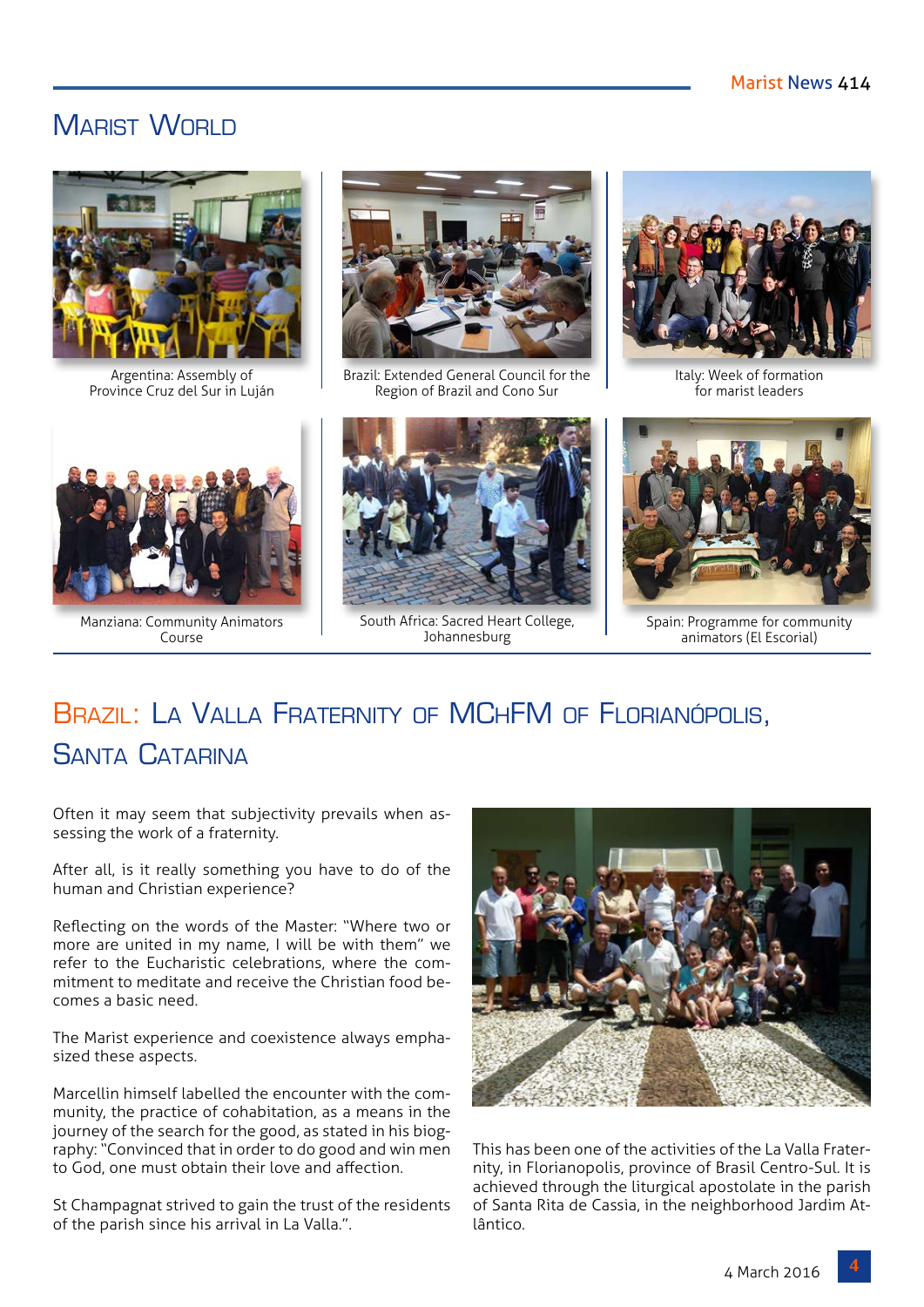#### Marist News 414

The animation of the monthly mass expressly counts on the support of the Marist Brothers of the community, close to the parish where the Fraternity meets.

We gather each month for our encounter and festive celebrations. After the meeting, we all participate in animating songs and the liturgy of the Eucharist of the parish community.

The desire and the pleasure of celebrating with the community as a testimony of the members of the

Fraternity has allowed us to overcome difficulties and has promoted services like catechesis, for example.

It is a joy and a projection of the Marist charism lived in fraternity.

## **Fratelli Project: Preparations finish for two socio-educative works**

## **for displaced children in Lebanon**



# "

## **They're living simply, working enthusiastically and looking for support**

"

 **Br Chris Wills**

As reconstruction work of a school for displaced children in southern Lebanon continues, the Fratelli Project Council met at the Marist Institute general house on Feb. 17 to fine-tune details of the project, which so far concerns two schools in Beirut and in Rmeileh.

The Council met after Brother Chris Wills, director of Collaboration for Mission, International (Cmi), travelled to Lebanon from Feb. 8 – 12 to help organise the project's administration and management.

He also met with the members of the project's local advisory committee based in Lebanon – two Lasallians, Brother Habib Zraibi FSC and Clair Said and two Marists, Brother Jose Luis Elias FMS and Edouard Jabre.

"The main challenge is to get start-

ed and begin to learn by actually meeting the basic education needs of displaced children," said Br Chris. "Other challenges are to engage the communities of displaced people within the project and to create a framework where our existing Marist and Lasallian communities – Brothers, teachers, parents and children – can share in the project."

The Fratelli Project Council members are two Marist Brothers – Brothers Chris Wills and Vicar General Br Joe Mc Kee – and two Lasallian Brothers – Brother Rafael Matas Roselló and Vicar General Br Jorge Gallardo.

One of the project's schools is in Borj Hammoud, a neighbourhood in north eastern Beirut.

This socio-educative project works in collaboration with Insan, a non-profit humanitarian organisation, and with the help of three teachers, a coordinator, an animator and a custodian. Brother Bertrand from the Little Brothers of Jesus (Charles de Foucauld) representing Insan is the partner for this project.

The second activity of the project involves rehabilitating a Marist school in Rmeileh near Sidon, 40 km south of Beirut, which was closed during Israeli-Lebanese conflicts.

The buildings will be used as a base for informal education of displaced people living in three UN accommodation sites in Sidon.